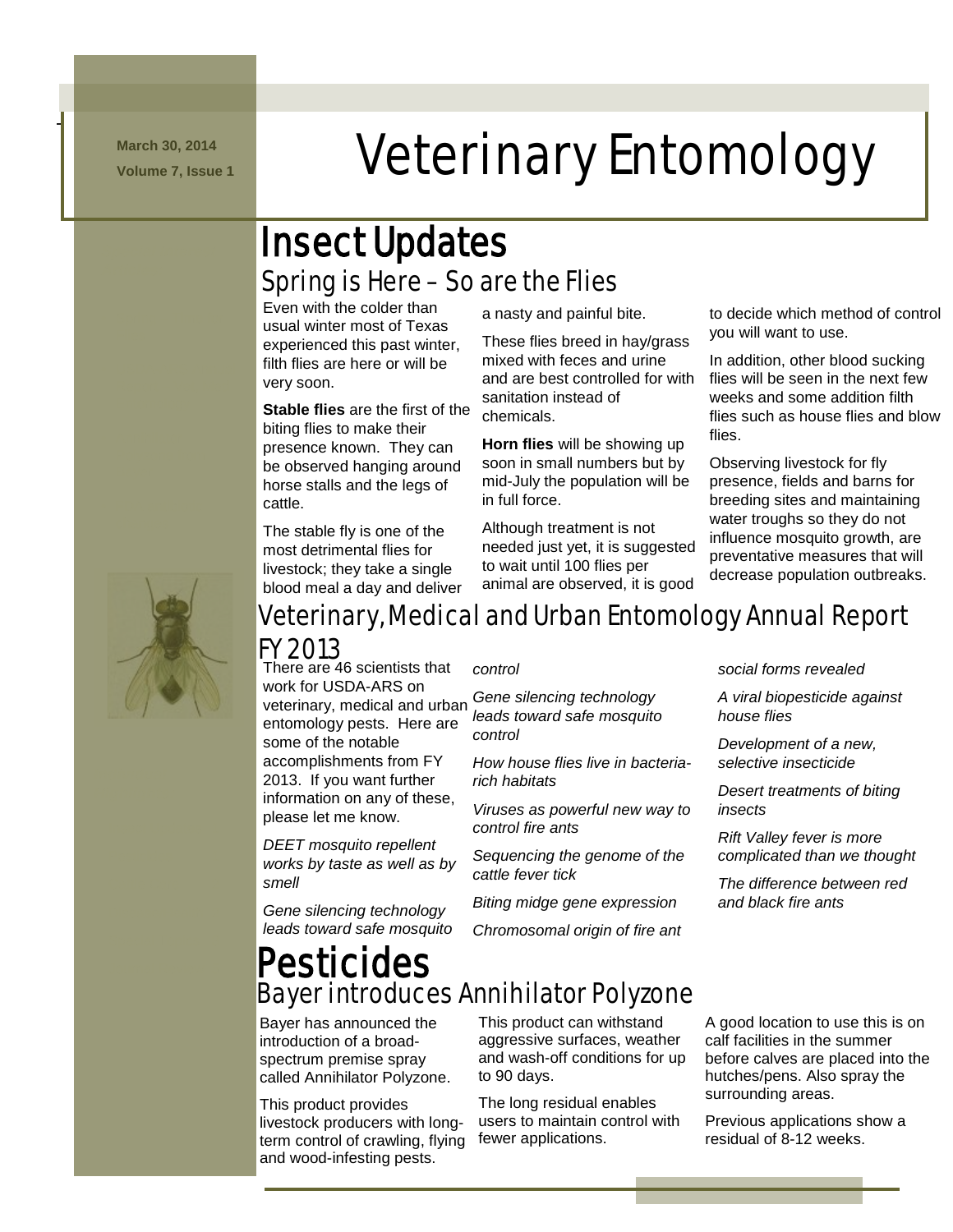### Veterinary Entomology **Page 2 of 6**



*"Implementing this strategy is an important step forward in addressing antimicrobial resistance," said FDA Deputy Commissioner for Foods and Veterinary Medicine Michael Taylor.*

### Bison in Montana with brucellosis

Bison of the Yellowstone herd are dealing with a brucellosis outbreak and this has ranchers concerned.

Efforts are being coordinated to thin the herd from 4,600 to 4,000-3,800 head in order to properly treat the animals.

Brucellosis is transmitted in birthing tissues and fluids, blood, milk, urine and semen and even by clothing, feed, equipment and water.

### FDA plans to phase out some antibiotic use on farms Cattle Care

In an effort to address potential *Guidance 213* calls for animal antimicrobial resistance concerns in humans, the US Food and Drug Administration has issued new guidelines to extend veterinary oversight and phase out the sub-therapeutic use of antibiotics that are important to human medicine in food producing animals for growth promotion purposes.

pharmaceutical companies to voluntarily revise the FDAapproved labels for these products to remove *growth promotion* labels.

FDA also proposes to change Veterinary Feed Directive regulations to move the over-thecounter status of the remaining appropriate therapeutic uses to

require veterinary oversight when used to treat, control or prevent health issues in animals.

The new steps being taken by FDA will promote the judicious use of important antimicrobials to protect human health while ensuring sick and at-risk animals receive the care they need.

### Preventative measures can minimize trich impacts

Trichomoniasis is a sexually transmitted protozoan disease that causes pregnancy loss or abortion in the cow, prolonged calving intervals and high open rates in infected herds.

An infected bull can quickly spread the disease to a high percentage of females in a herd.

### A breath of fresh air for dairy calves

As many dairies turn to indoor housing for young calves, ventilation becomes a key consideration for animal health.

Outdoor hutches provided the ventilation but the weather exposure caused stress on

Several states have adopted rules to reduce the risk of transmission.

Bulls are asymptomatic and there is no treatment for the disease. Currently 6-7% of US herds are showing an incidence of infection and annually there is an economic impact of \$65 million.

Preventative strategies

- use AI exclusively
- import only virgin bulls
- test older bulls
- vaccinate

TrichGuard is the only vaccine available and it must be given in two doses.

workers and cannot facilitate automated feeders.

calves and extra labor for dairy significantly higher than outdoor. Research has found that wellventilated indoor barns can become badly polluted with microbes, airborne pathogens. Indoor barn counts are

High total bacterial counts serve as an indicator of poor ventilation. To increase ventilation, Dr. Nordlund of U of Wisconsin-Madison suggests ventilation tubes. More info on tubes at [http://www.dairyherd.com/dairy](http://www.dairyherd.com/dairy-resources/calf-heifer/manager-to-manager/A-breath-of-fresh-air-for-calves-238019591.html)[resources/calf-heifer/manager-to-manager/A](http://www.dairyherd.com/dairy-resources/calf-heifer/manager-to-manager/A-breath-of-fresh-air-for-calves-238019591.html)[breath-of-fresh-air-for-calves-238019591.html](http://www.dairyherd.com/dairy-resources/calf-heifer/manager-to-manager/A-breath-of-fresh-air-for-calves-238019591.html)

### Human & Animal Disease & Health Texas Animal Health Commission Announcements

**TAHC Adopts Cattle Rules or Animal Disease Traceability, Trichomoniasis and Fever Tick Programs**

#### New rules:

*Chapter 50, Animal Disease Traceability, Cattle Identification:* identification requirements for adult cattle being sold within TX

*Chapter 38, Trichomoniasis, Test Exceptions*: allows untested adult bulls to be purchased without a current Trich test, if moved under TAHC permit with official permanent identification. Good for 7 days, allows for movement but no female commingling.

*Chapter 41, Fever Ticks, New Authorized Treatments*: adds new treatment options for cattle fever tick and expands the TAHC's authority to inspect and treat deer on premises adjacent to infected pastures.

*Chapter 51, Entry Requirements, Trichomoniasis*: this changes the Trich entry requirements to allow TX bulls participating in out of state "bull station feeding trials" to return to their TX farm of origin without a Trich test, if they were maintained in a controlled environment and without female contact.

#### **Swine Health – CVIs to have PEDv statement (non-commercial hogs)**

Effective Feb 7, 2014, a certificate of veterinary inspection accompanying non-commercial hogs entering TX for purposes other than immediate slaughter, must contain the following statement from the issuing veterinarian, **"To the best of my knowledge, swine represented on this certificate have not originated from a premise known to be affected by Porcine Epidemic Diarrhea virus (PEDv), and have not been exposed to PEDv within the last 30 days."**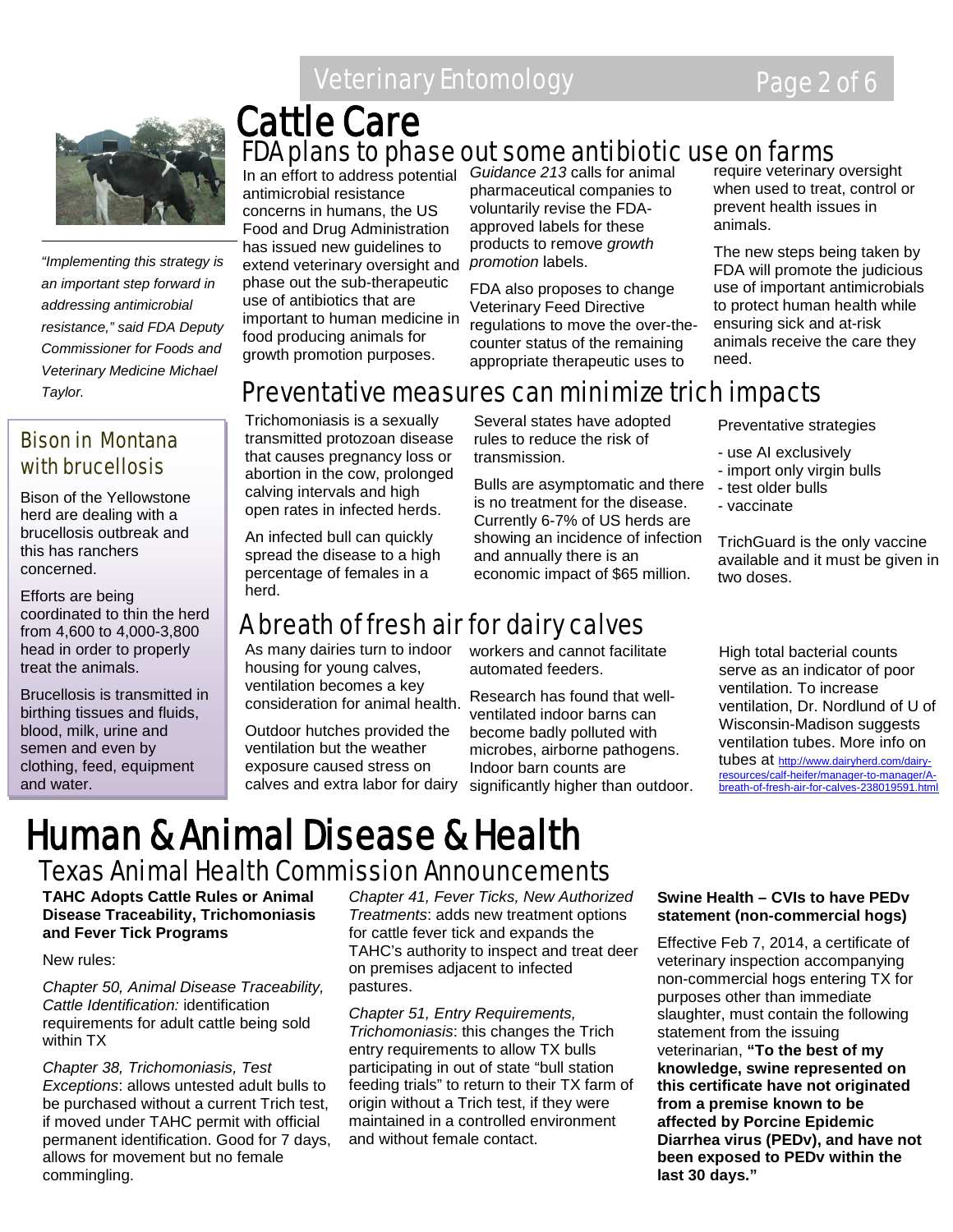### Signs of *Mycoplasma bovis* infection in dairy cattle

*Mycoplasma bovis* infection is caused by mycoplasma, the smallest free-living pathogen in animals. The pathogen attached to mucosal surfaces and then invades tissue. Once in, it liberates toxins that cause severe tissue damage. *M. bovis* can also suppress immune systems and increase disease severity of other pathogens.

Symptoms can appear two weeks after birth, with severe symptoms appearing later. Symptoms:

- Inner ear infection
- Discharge from eyes and nose
- Increased respiration
- Frequent, hacking cough
- Fever
- Arthritis
- Mastitis

### Scientists report progress in prion research

Researchers at the Univ of Alberta's Centre for Prions and Protein Folding Diseases report finding a protective mechanism in cells related to the slow onset of symptoms, which could lead to methods for preventing the onset of neurological diseases such as CreutzfeldtJakob disease (CJD) in humans and bovine spongiform encephalopathy (BSE) in cattle.

The findings "present a breakthrough in understanding the secret life of prion molecules in the brain and may offer a new way to treat prion diseases," says

Infection can spread easily via cough, nasal secretions and direct contact with animals, milk, feedbunks and waterers. Infected animals do not respond well to treatment, therefore prevention is necessary to stop the infection cycle.

Work with your veterinarian to develop a prevention strategy and vaccinate animals to help reduce the incidence and severity of the disease.

David Westaway, PhD, a researcher on the project.

Prion diseases typically have long incubation periods, but can progress rapidly after the onset of symptoms, and there is no cure.



"*Dogs sometimes develop meat allergy too, and typically react with itching, skin lesions and hair loss," Dr. Little says.*

### Red Meat Allergy after a Tick bite the north east but antibodies to

As odd as it sounds, researchers say that the bite from a lone star tick can make some people allergic to red meat – even if they never had a problem before.

The allergic reaction can range from vomiting and cramps to hives to anaphylaxis.

Most cases are being reported in

### AVMA salutes Senate passage of veterinary medicine mobility bill

Experts say that tick-triggered red-meat allergies may have

alpha-gal have been found from

closer to allowing veterinarians the complete ability to provide care to their animal patients beyond their clinics, and the American Veterinary Medical Association has shown praise.

Recently Congress has moved one step The legislation will give veterinarians who treat patients on the farm, in the wild, at patient's home or in any other mobile setting, the ability to bring and use controlled substances to provide pain management, anesthesia or euthanasia.

This is considered a step in the right direction for the licensed practitioners who help ensure public safety and care for animals.

AVMA has been actively engaged with Capitol Hill to get this amendment.

# Special Topics of Interest

### Federal appeals court removes ban on horse slaughter

by several hours.

In Dec of 2013, the 10<sup>th</sup> Circuit Court of Appeals lifted a temporary ban on domestic horse slaughter.

Three facilities in New Mexico, Iowa and Missouri that are ready and operational were stopped last year by the HSUS

and others.

The suit brought on by HSUS was challenged and rejected, thus leading HSUS to appeal the case in November.

In early Dec the 10<sup>th</sup> Circuit said the activist rights groups "failed to meet their

### Wolf attacks have lasting effect on cattle herd

Herds attacked by wolves don't just lose one animal; the rest of the herd is affected as well.

Faculty and grad students at the U of Montana have found producers incur more

financial losses in reduced weight gain by the rest of the herd following an attack.

Researchers showed that the predation by wolves contributed to lower weight gain in calves on western Montana

burden for an injunction pending appeal."

The order lifts the emergency status of the case but the final decision is still a few months away but the plats are ready to open.

ranches. The calves weren't affected by the presence of wolves with territory overlapping the ranch, but once an attack occurred, the average weight of the calves on the ranch decreased by 22 pounds.

decades. The increase in lone star tick populations and expansion along with whitetailed deer could be the reason for increases in cases. Texas to Massachusetts. The reaction is due to the exposure of alpha-gal in animal– fat. The reaction can be delayed

Lone star tick might not be the only culprit but the first implicated thus far.

occurred, unnoticed, for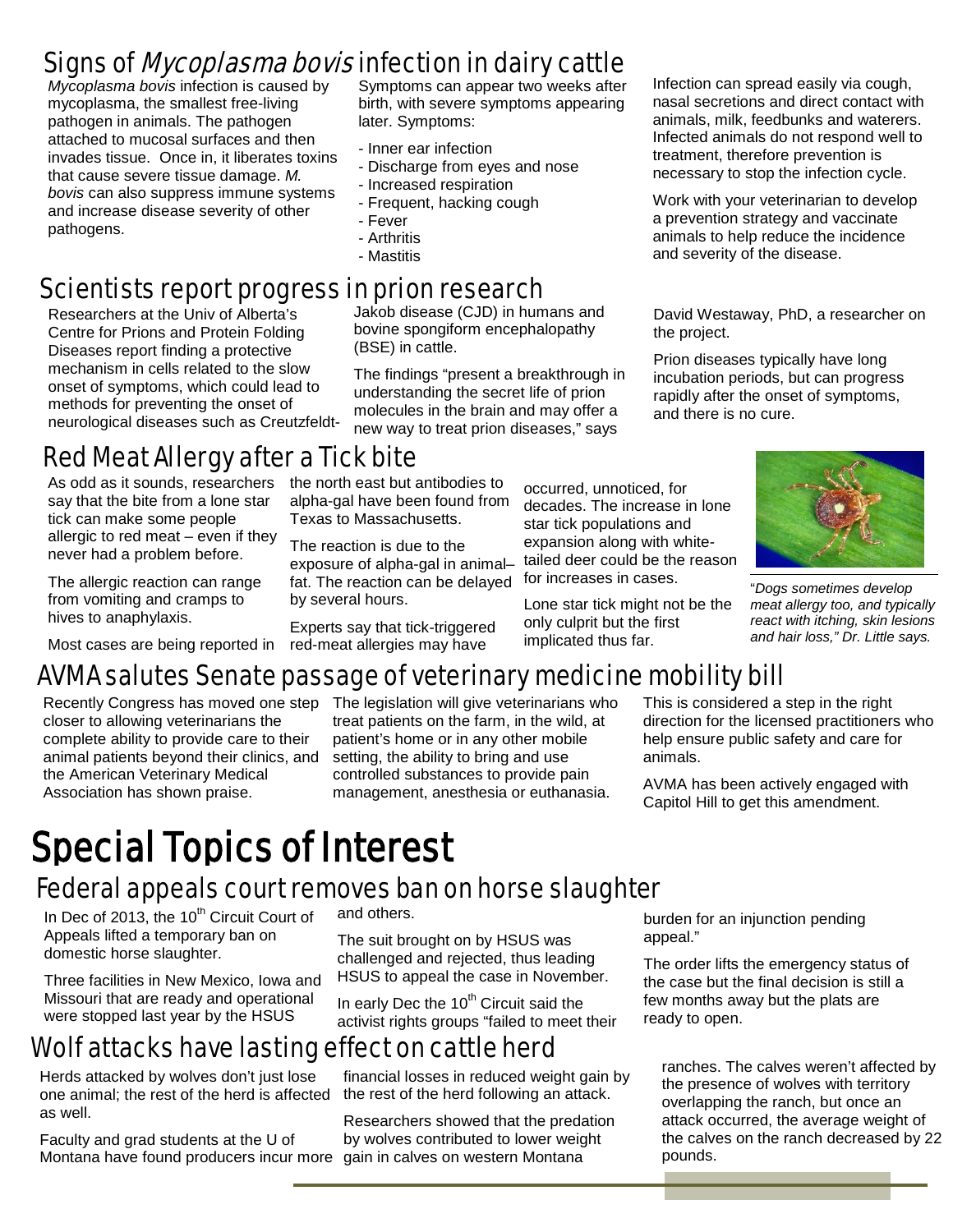### \$65 Burger!!

The restaurant Meatingplace, located in Los Angelos, San Francisco and New York, has released its "Money's No Object" burger – M.N.O. for short.

The burger is part of a promotion for its annual truffle season and is available for a

## Bigger predators, bigger dogs<br>
Paint and wildlife Services has

Being an owner of a big dog, a Great Dane, I was intrigued by this article.

AS the saying goes, it is not the size of the dog in the fight that matters, but the size of the fight in the dog. With the increase of large predators, USDA APHIS officials are re-thinking this.

Many places in the US deal with significant predation to their cattle and sheep herds. APHIS reports that dogs currently used for guarding herds (even Great Pyrenees, Komondors and Akbash) are suitable for coyote protection but come out on the losing end with encountered by larger predators.

The burgers are made with Bryan Flannery Wagyu Beef and topped with a port reduction and freshly shaved white truffles. In New York, the burger can be topped with foi gras for an addition \$10.

limited time.

started importing young, larger European breeds such as Kangal, Karakachan and Cao de Gado Transmontano.

Dogs are being trained and observed for their livestock protection and demeanor to other dogs and people.



Kangal

### Truth about common nutrition myths

Myth 1: Red wine is tops for your ticker Truth: Not so superior, alcohol itself boosts HDL levels. Limit 1 per day

Myth 2: Organic produce packs more nutrient than the conventional kind. Truth: False, no nutritional advantage over conventionally grown produce.

Myth 3: A grilled-chicken sandwich beats a burger.

Truth: Not so, more calories in chicken than plain burger and a potential sodium bomb. SO eat your beef, if you like.

# Journal Reviews

Myth 4: Wheat is wicked. Truth: No need to avoid unless you have

celiac disease (7% US population), wheat is packed with important nutrients.

Myth 5: Sprinkling on less salt keeps sodium in check.

Truth: 90% of the sodium in our diets comes from processed and restaurant foods.

Myth 6: Raw veggies rule. Truth: cooking can make more palatable and can increase their nutritional value.

Myth 7: Brown eggs are better than white.

Truth: Aren't all they are cracked up to be same nutritional value.

Myth 8: High-fructose corn syrup is worse for you than sugar. Truth: all sweeteners make you gain

weight.

Myth 9: Fried food makes you fat. Truth: Can be just has healthy as sautéing when done properly. Use oil at temp of 325-350 degrees.

Myth 10: Loading up on fruit helps you slim down.

Truth: Nope, fruit is high in vitamins and fiber but still contains calories and sugar.

#### Tmperature and population density effects on locomotor activity of *Musca domestica* (Diptera: Muscidae). 2013. Schou et al. Environ Entomol. 42: 1322-1328.

Locomotor activity was looked at with temperatures ranging from 10 to 40ºC. Locomotor activity increased during the daytime with increased temperatures at all densities until reaching 30ºC and then decreased.

House flies have been implemented in the transmission of enterococci, including multi-antibiotic-resistant and virulent strains.

In this study 8 strains of enterococci were evaluated for their significance in the

Density increases impacted locomotor activity after 15ºC. Nighttime locomotor activity was considerably lower for all treatments.

Males showed more predictable

#### Significance and survival of enterococci during the house fly development. 2014. Ghosh et al. J Med Entomol. 51: 63-67.

development of house flies from eggs to adults.

House flies survive better with nonpathogenic entercoccal species in their growth medium than when clinically important entercoccal species are

locomotor activity than females.

**The Impact.** There is less movement among house flies at higher densities and during the day when temps reach above 86ºF. Nighttime movement is much lower than thought to be.

### present.

**The Impact.** Human pathogenic species of enterococci negatively impact house fly larval growth, therefore indicating that these bacteria are being picked up by the adults.

#### Use of highly sensitive immunomarking system to characterize face fly (Diptera: Muscidae) dispersal from cow pats. 2014. Peck et al. Environ Entomol. 43: 116-122.

Ĭ The researchers used an egg white immunomarking system to record the dispersal distance of face flies from fresh cow pats.

Of the 663 collected face flies, 108 were found to be positive for the egg white marker. Females were found to disperse further than male flies.

**The Impact.** The findings provide a method for looking at multiple fly species and their dispersal rate and distance. This could be transferred to horn flies and maybe even stable flies and could assist with management.

### Veterinary Entomology **Page 4 of 6**

It is possible that truffle season is already over, but next year if you are in one of the three areas and just have no idea what to do with your money, check them out. For \$65 you can get a burgher and a shirt.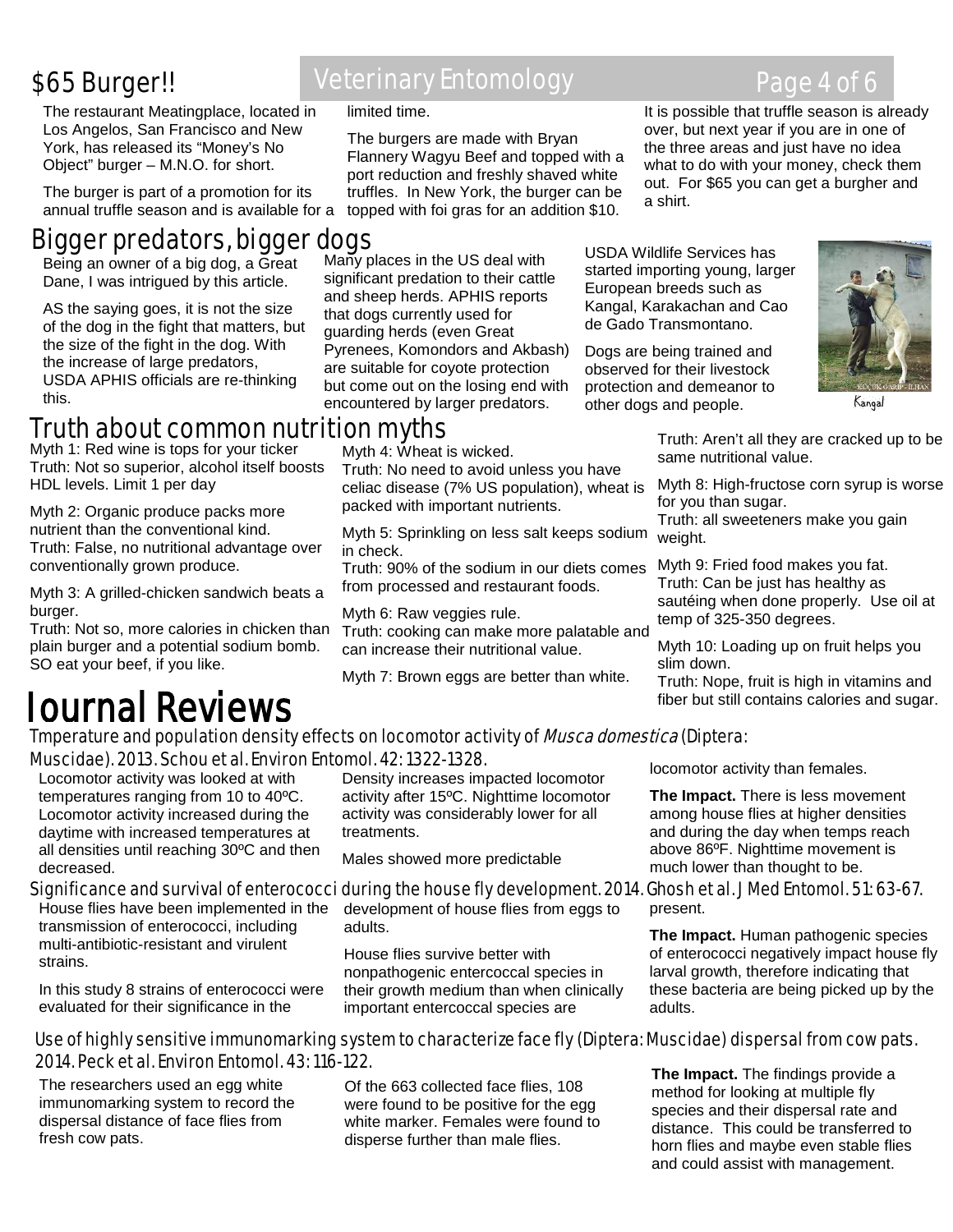#### Development of microsatellites for population genetic analyses of Tabanus nigrovittatus (Diptera: Tabanidae). 2014. Husseneder et al. J Med Entomol. 51: 114-118.

 The greenhead horse fly, found in coastal marshes of the eastern US, is a notorious blood sucking pest. The researchers developed microsatellite markers to be used for species genomic

studies and provide insight into the population genetic structure.

Horse fly populations from different trap sites or years were genetically distinct and diverse but data showed

#### Anatomical modifications, viviparous reproduction and hydraulic expulsion of larvae by *Cephenemyia* nasopharyngeal bot flies of deer. 2013. Anderson. Med Vet Entomol. 27: 367-376.

The author explored the anatomy of bot fly females in order to better understand the techniques used to expel larvae.

It was determined that species have varying non-return valves that can be

used to separate them for identification purposes.

**The Impact.** To be honest this one doesn't have much impact on most but who doesn't want to read about considerable amounts of inbreeding.

**The Impact.** The results data indicates that this horse fly stays close to home and this could be true to for many blood sucking flies.

the expulsion of larvae from a bot fly in to the nose of deer.

If you are interested in how they do this in more detail, then read the paper.

#### Larval development and emergence sites of farm-associated *Culicoides* in the United Kingdom. 2013. Harrup et al. Med Vet Entomol. 27: 441-449.

*Culicoides* biting midges are the biological vectors of internationally important arboviruses of livestock including bluetongue virus (BTV).

Information on the larval habitats is valuable for establishing targeted vector control strategies.

*Culicoides* were collected from broadleaved woodland leaf litter, broadleaved woodland vegetation, marginal vegetation surround open water, muck heaps, organically enriched substrates and open pastures.

**The Impact.** This study widens the known range of larval habitats for *Culicoides* species and provides insight into locations for management. Although *Culicoides*  are not on the radar of livestock owners, they are a huge issue for deer farmers.

#### An insight into the microbiome of the *Amblyomma maculatum* (Acari: Ixodidae). 2014. Budachetri et al. J Med Entomol. 51: 119-129.

The aim of this study was to survey the bacterial diversity of *Amblyomma maculatum* and characterize its infection with *Rickettsia parkeri*.

Sequencing found *R. parkeri, R. amblyommii* and *R. endosymbiont* in the midgut and only *R. parkeri* in the salivary glands.

**The Impact.** This study provides insight into and confirmation that Gulf coast ticks are carriers of *R. parkeri.*

#### Ticks and tick-borne viruses from livestock hosts in arid and semiarid regions of the eastern and nothereastern parts of Kenya. 2014. Lutomiah et al. J Med Entomol. 51: 269-277.

Ticks were collected livestock, identified to species, pooled and processed for virus isolation.

This surveillance study demonstrates the circulation of tick-borne viruses in parts of the Kenya that are more known for their mosquito-borne viruses.

**The Impact.** Even in the US more emphasis is put on mosquito-borne diseases but ticks are a big concern too.

#### Prevalence of Borrelia burgdorferi, Anaplasma phagocytophilum, and Babesia microti in Ixodes scapularis collected from recreational lands in the Hudson Valley Region, New York State. 2014. Prusinski et al. J Med Entomol. 51: 226-236.

Blacklegged ticks were collected from 27 sites over 4 years to determine the prevalence and distribution of tickborne pathogens.

Over 11,000 ticks were collected in the nymph and adult stage. Of these, 46% of adults had the pathogen for Lyme disease (*B. Burgdorgeri*) and 14% of nymphs.

33% of the adult ticks were found to have all three pathogens.

**The Impact.** Use repellents when outdoors. Ticks and mosquitoes are more dangerous than you might think.

#### Detection of Lyme *Borrelia* in questing *Ixodes scapularis* and small mammals in Louisiana. 2014. Leydet, Jr and Liang. J Med Entomol. 51: 278-282.

Each year, over 25,000 cases of Lyme disease are reported in the US, making it the most common vectorborne disease.

The majority of the cases (90%) are contained in the northeast and Great Lake states but Canada and some

southern states are reporting rises in the number of human disease cases.

The researchers looked into the presence of locally acquired cases of Lyme disease in Louisiana and found 11 of 174 (6%) ticks and 5 of 22 (23%)

animals to be positive for *B.* 

*burgdorferi*.

**The Impact.** Although Texas is not a hot bed for Lyme disease, the presence of it in Louisiana would likely mean it could easily be found and acquired in TX at a higher rate in the near future.